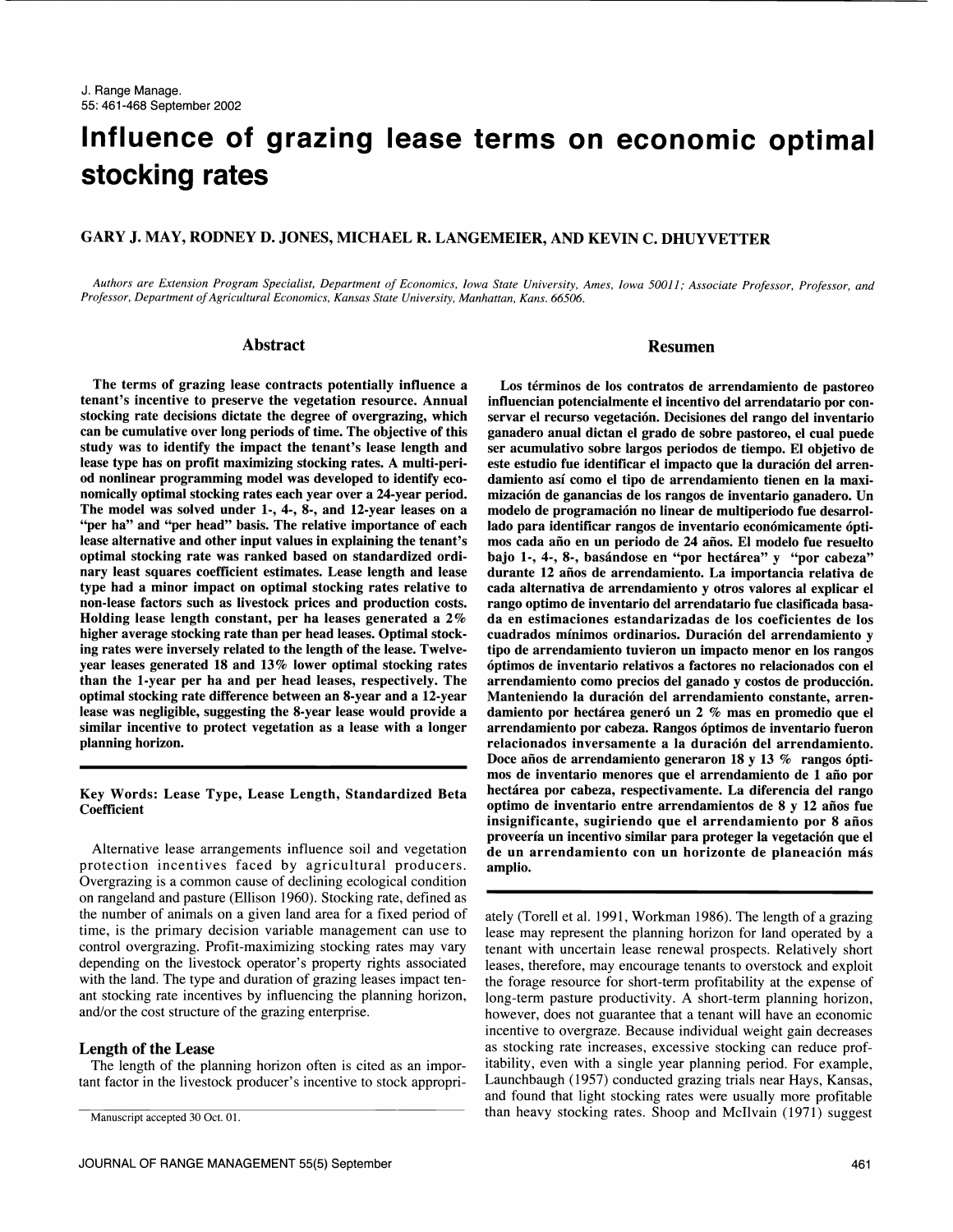behaving in their economic self-interest. Workman (1986) suggests overgrazing is usually a result of ignorance and overoptimistic forage production estimates, and occurs in spite of the profit motive, not because of it.

Several studies estimating economic optimal stocking rates suggest livestock operators periodically have an incentive to deplete or "mine" the forage resource. Hart et al. (1988) estimated the profitmaximizing stocking rate near Cheyenne, Wyo., assuming 1986-1987 price/cost conditions, to be 60 to 80% above the Soil Conservation Service (now NRCS) recom- mended level to maintain range condition. Manley et al. (1997) reported that stocking rates 30 to 75% higher than the NRCS rec ommended level were profitable during favorable cattle price periods. McCollum et al. (1999) found the most profitable stocking rate under continuous grazing in tall-grass prairie exceeded NRCS recom- mendations.

These studies used single-period models and did not consider the impact of the cur rent stocking rate decision on future forage production. Evaluating stocking rate incentives under alternative forms of land tenure requires a model that considers the decision maker's relevant multi-year planning horizon. Dynamic optimization models consider the impact of future pasture productivity and profitability by maximizing the sum of the discounted income stream over the relevant time horizon. Pope and McBryde (1984) used a dynamic optimization model to compare the profitability of systematic overstocking cou pled with periodic re-vegetation treatments to maintaining a sustainable stocking rate. Optimal stocking rates approached the biological sustainable level as the planning horizon increased to perpetuity. The grazforizon increased to perpetuity. The graz-<br>ing strategy that maximized the sum of the  $\frac{1}{1}$  asses payments discounted cash flow streams was to slightly overgraze and deplete the forage over a 10-year planning horizon.

Torell et al. (1991) compared optimal stocking and forage utilization rates for a single period model to an expanded model with a multi-period planning horizon based on Colorado production data (Sims et al. 1976). Profit-maximizing stocking rates were slightly lower in the dynamic (long-term horizon) model relative to the myopic (single-period) model. With variable beef price situations, economically optimal stocking rates were variable and rangeland productivity was not greatly reduced with either a single period or a long term planning horizon. The authors

producers who overgraze usually are not forage production were a relatively minor consideration in the current stocking rate decision. Current period animal perfor mance at alternative stocking rates was the most important consideration in the stocking rate decision.

## Cost Structure

Economically optimal stocking rates are influenced by the cost and revenue structure of the grazing enterprise (Hart 1991, Workman 1986). The grazing lease type (per head or per ha lease payments) influences the cost structure of the grazing enterprise, and, consequently, profit-maximizing stocking rates. Cost structure refers to the proportion of total costs categorized as fixed or variable. Fixed costs do not change with the level of production. Examples of typical fixed costs include interest, insurance, and depreciation. Variable costs change with the level of production. Typical variable costs in a livestock operation include feed, veterinary care, animal care, and other costs that change with the number of head.

When lease contracts specify compensation on ha basis, lease payments are fixed costs with respect to stocking rate. In this situation, total lease costs are unrelated to the stocking rate. Tenants operating under this type of lease can reduce per-head costs by increasing stocking rates. The

tially a public issue as excessive grazing can impact aesthetic values, noxious weed encroachment, and downstream water quality. Furthermore, tenant operators manage a substantial portion of Kansas grazing lands. These extemalities create a public interest in whether certain lease contracts systematically encourage over-<br>grazing. Promoting lease terms that reduce tenant incentive to overgraze may be an effective method of addressing these issues. The objective of this study was to explore the relationship between alternative lease types common to grazing land and economically optimal stocking rates. This relationship is then compared to the impact of non-lease influences such as livestock prices and production costs.

## **Methods**

Nonlinear programming models were<br>used to estimate the optimal stocking rate on Kansas Flint Hills pasture each year over a 24-year period under 2 alternative lease types (per ha and per head) and 4 alternative lease lengths (1, 4, 8, and 12 years). The model combined livestock prices, lease rates, and production costs observed each year from 1975-1998. The objective function of each model was specified as follows:

$$
\text{Max } \pi_{k} = \sum_{t=1}^{k} \left[ \text{HD}_{t} * (\text{OSP}_{t} * \text{OSW}_{t} - \text{MSP}_{t} * \text{MSW}_{t} - \text{VCH}_{t} - \text{LRH}_{t}) / (1+r)^{t} \right] \tag{1}
$$
\n
$$
\text{Max } \pi_{k} = \sum_{t=1}^{k} \left[ \left\{ \text{HD}_{t} * (\text{OSP}_{t} * \text{OSW}_{t} - \text{MSP}_{t} * \text{MSW}_{t} - \text{VCH}_{t}) - \text{LRA}_{t} * 260 \right\} / (1+r)^{t} \right] \tag{2}
$$

level of fixed costs does not affect the stocking rate decision in the short run but all costs must be covered in the long run

Lease payments are a variable cost (per ha) when the lease calls for compensation on a per head basis. In this situation, total lease costs are directly related to stocking rates. The profit-maximizing stocking rate occurs where the additional (marginal) revenue generated by each additional animal equals the additional (marginal) cost. Given diminishing marginal productivity as imizing stocking rates are reduced as the per head lease rate increases. Conversely, stocking rate in the per ha lease type does not affect the lease component of marginal costs. This implies per ha leases may encourage tenants to stock heavily relative to per head leases.

Management of private pasture is poten-

Equations 1 and 2 represent the objective functions for the per head (hereafter denoted head lease) and per ha lease (hereafter denoted ha lease) models, respectively. The decision variable in each model is the number of head  $(HD_t)$  stocked on a full section (260 ha) pasture each year. The symbol  $\pi_k$  represents cumulative pasture profitability over the length of the lease. Cumulative pasture profitability is evaluated on a per section basis regardless of the leased type or lease length evaluated. The symbols  $MSW_t$  and  $OSW_t$  represent to May steer weight and October Steer Weight, respectively. For this study, MSW was assigned a constant value of 270 kg every year and 05W is determined by Equation 3. The remaining symbols,  $MSP_t$  and  $OSP_t$ , represent May Steer Price and October Steer Price, respectively.

$$
OSW_t = MSW_t + DOP_t * ADG_t; \t(3)
$$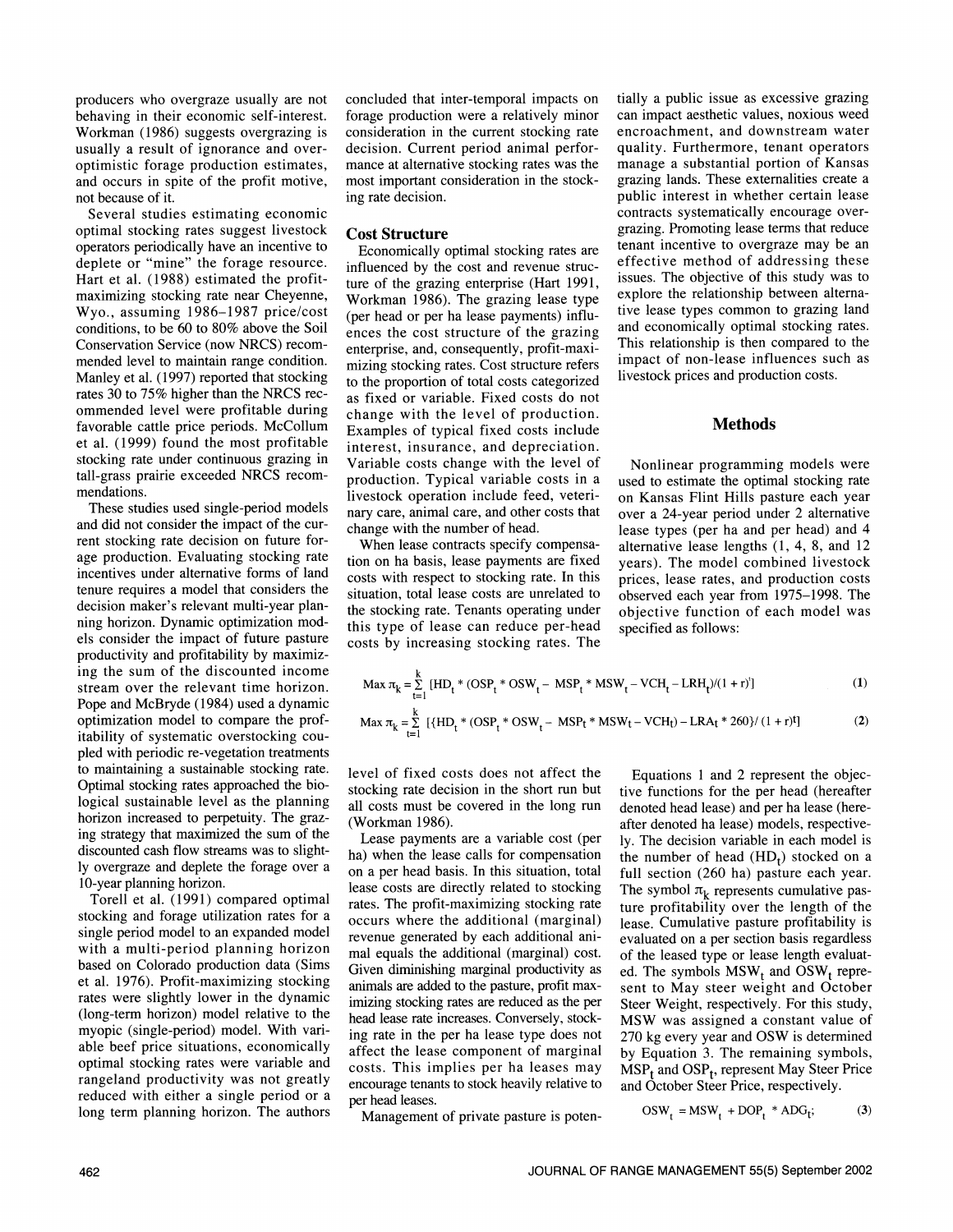The model based future stocking rate decisions on expected rather than actual livestock prices. Table 1 shows the

Table 1. Method of modeling price expectations in a 4-year lease.

|               | Solved for years |  |  |  |  |
|---------------|------------------|--|--|--|--|
| Decision year |                  |  |  |  |  |
| В<br>В        |                  |  |  |  |  |
| B             | в                |  |  |  |  |
|               | в                |  |  |  |  |
|               |                  |  |  |  |  |

 $A =$  The stocking decision was based on the actual observed May steer price, and a basis adjusted futures price for the October steer price.

 $B =$  The stocking decision was based on 5-year moving average cash prices for both May steer price and October steer price.

method of modeling price expectations over multi-year leases using a 4-year lease as an example. In the first year of the lease, the model determined stocking rates for years 1 through 4. In year 2 of the lease, the model was solved for years 2 through 4 based on new price information observed in year 2 and vegetative conditions inherited from the previous year. In the third year, the model was solved for years 3 and 4, while in the fourth year, the model was solved for year 4. The model moved on to the next lease period and repeated this process based on new price expectations and vegetative conditions inherited from the previous lease period. This method allowed the model to allocate the effects of the current stocking rate The linear function was taken from decision over the relevant planning hori-<br>Torell et al. (1991) but coefficient values zon based on expected long- and shortterm cattle prices.

Price expectations used in the model were formed using May and October Dodge City, Kansas, feeder cattle prices from 1975 through 1998. Price expectations for the October steer price in the 1 year models, and year t in the multi-year lease models, were basis adjusted October futures prices observed in May. Price expectations for both May and October steer prices for years t+l through k of the multi-year lease models were based on 5 year moving average cash prices. All price and cost data were expressed in nominal dollars.

Calf prices typically decrease as the weight of the animal increases (Dhuyvetter and Schroeder 2000). This trend, referred to as the weight price slide, was approximated with a linear interpolation between prices of 315 and 360 kg steers observed each year (Dhuyvetter<sup>1</sup> and Schroeder 2000, Mark et al. 2000). The model used the average price slide of  $$-0.04$  (100 kg)<sup>-1</sup> observed over the study period. For each kilogram increase in October steer weight, the October steer price decreases by \$0.04  $(100 \text{ kg})^{-1}$ .

Operating costs included in the model are normally incurred on a per head basis. Operating cost estimates were taken from Kansas summer stocker budgets compiled by Jones and Dhuyvetter (1999), and include interest on purchased livestock, veterinary care, labor, mineral, and miscellaneous costs. A continuous operating cost data series was not available for the relevant time period. Nominal costs, therefore, were assigned to each year by inflating Jones and Dhuyvetter (1999) estimates using the producer price index. Interest on purchased livestock was calculated from operating loan rates observed each year and reported by the Federal Reserve Bank of Kansas City (1975-1998).

Equations 3 through 7 express the relationships that limit the optimal stocking rate. In Equation 3, the coefficient  $DOP<sub>t</sub>$ refers to the days on pasture in year t and was assigned a constant value of 150 days. Equation 4 defines average daily gain (ADG) in year t.

$$
ADG_t = 1.00 - 0.0029 * GP_t; \tag{4}
$$

The linear function was taken from were recalibrated to match weight gains observed at various stocking rates in the Kansas Flint Hills tallgrass region (Smith and Owensby 1978, Launchbaugh and Owensby 1978). A linear relationship between stocking rate and ADG is supported by research over a wide range of geographic locations (Hart 1972,1993, Jones and Sandland 1974, Manley et al. 1997). Specifying average daily gain as a linear function of grazing pressure implies livestock gain ha $^{-1}$  is a quadratic function of stocking rate. The models, therefore, have a non-linear objective function.

Figure 1 shows the per head and per ha stocking rate weight gain response functions derived from Equation 4. These functions assume forage production levels of 3,600 kg ha'. The inverse relationship between stocking rate and weight gain head' limits the economic incentive to overgraze. Maximum weight gain per head at very low stocking rates was approximately 150 kg over the entire grazing season, representing an average daily gain of 1.0 kg. Maximum weight gain per ha was approximately 30 kg at a stocking rate of 260 head for the grazing season. Reducing the forage production assumption shifts the curves downward but does not change the slope.

Equation 5 defines grazing pressure in year t  $(GP_t)$  as stocker days per unit of available standing herbage (Hart et al. 1988). Available forage  $(AF_t)$ , represented in Equation 6, is a function of pasture forage production capacity (FPC) and the herbage production index in year  $t$  (HPI<sub>t</sub>). Pasture FPC was exogenously assigned the equivalent of 3,600 kg ha' (Launchbaugh and Owensby 1978).

$$
GPt = HDt * DOPt/AFt
$$
 (5)

$$
AF_t = FPC * HPI_t \tag{6}
$$

The herbage production index in year t  $(HPI<sub>t</sub>)$  expressed in Equation 7 provides the link between past grazing pressure and current forage production.

$$
HPI_t = 0.4343 + 0.5824 HPI_{t-1} - 0.00136
$$
  
GP<sub>t-1</sub> (7)



Fig. L Functional relationship between stocking rate and weight gain on a per head and per ha basis.

<sup>&#</sup>x27;Dhuyvtter and Schroeder (2000) found a non-lin ear price slide over a relatively extreme range of cattle weights. For the weight range relevant to this study, however, a linear price slide was a close approximation.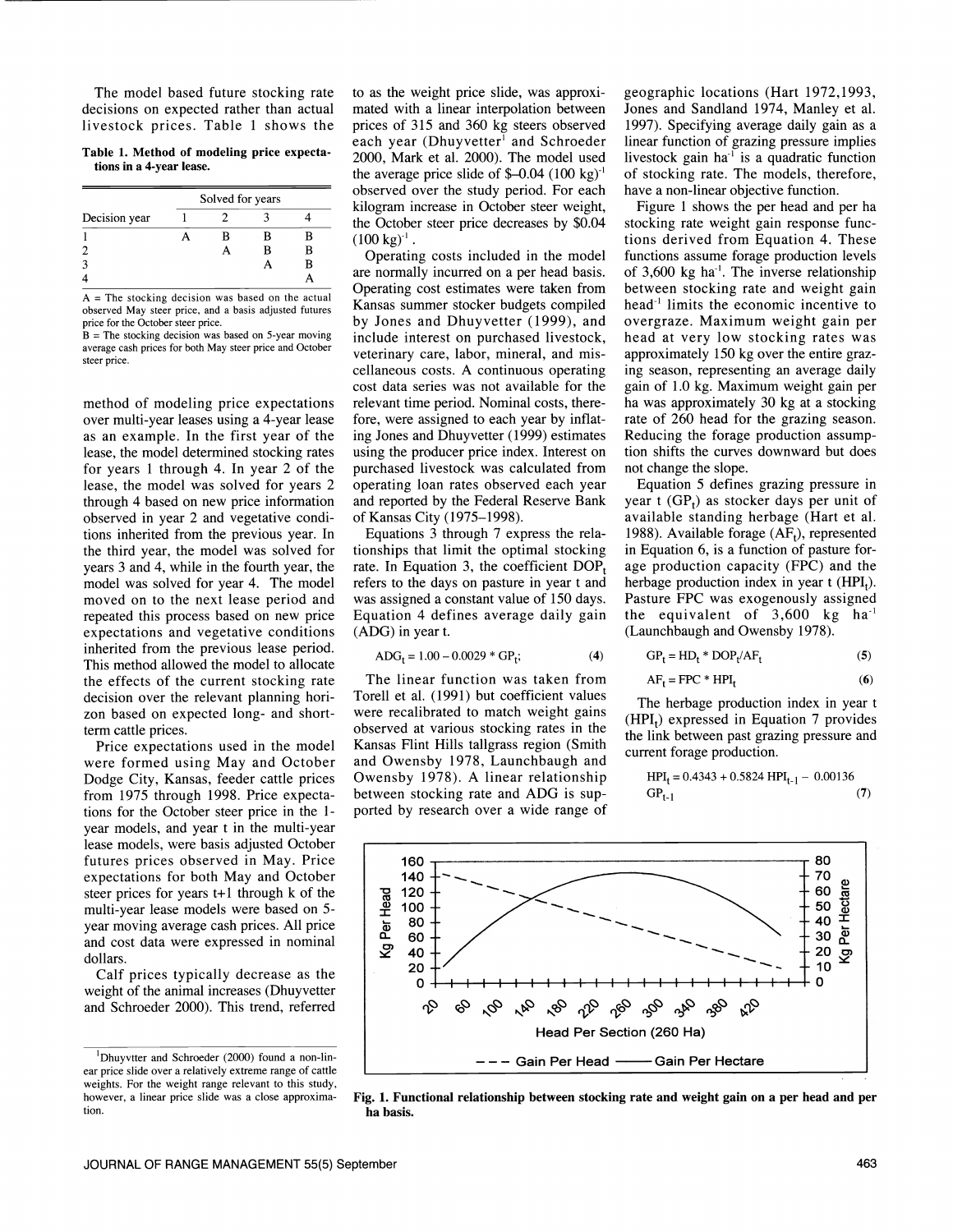Ranging between zero and one,  $HPI_t$ values represent the proportion of forage production capacity available for grazing in year t. The functional form and coefficient values were derived from Torell et al. (1991). Specifying  $HPI_t$  as a function of the previous year grazing pressure and HPI suggest  $HPI_t$  is an implicit function of all past grazing pressure levels.

The model determined the optimal stocking each year considering impacts on future forage production through the remainder of the lease period. Future income was discounted at the nominal rate of 11.5% per year. This rate represents the average operating loan rate over the 24 year study period reported by the Federal Reserve Bank of Kansas City (1975- 1998).

The lease rates assigned to each period were regional averages taken from the Bluestem Pasture Report (Kansas Agricultural Statistics Service 1975-1998). For example, the lease rate assigned to the first period of the 4-year model was the average lease rate observed from 1975-1978. The lease rate for the second 4 years was the average rate observed between 1979-1982. This pattern applied to all lease models.

Head leases were modeled in this study as a mixed cost structure, rather than a strict variable lease cost. Multi-year lease contracts, by definition, guarantee a mini- mum annual payment for the duration of the lease. Consequently, even per head lease payments would realistically have a fixed cost component as a tenant may be under a contractual obligation to make lease payments based on some pre-specified stocking rate. A landlord would unlikely accept a tenant wishing to pay for very few head. This suggests a tenant would face some minimum lease payment with a value independent of the number of head actually stocked.

payments in the head model was identifying what stocking rate should the minimum lease payment be based. In the Kansas Flint Hills, landowners offering per head leases guarantee a minimum land area per head (Kansas Agricultural Statistics 1975-1998). The acreage guarantee varies from year to year based on vegetative and market conditions, and this value is reported annually in the Bluestem Pasture Report (Kansas Agricultural Statistics 1975–1998). The reciprocal of the acreage guarantee observed each vear was considered an approximation of the minimum stocking rate dictated by the grazing lease market. In the model, the tenant was obligated to pay for at least the number of head the acreage guarantee would suggest, but was to free stock the pasture at any level. Lease costs increased linearly by the head lease rate for stocking rates greater than the level established by the acreage guarantee.

#### Sensitivity Analysis

The relative importance of lease type, lease length, livestock prices, and production costs in the stocking rate decision was ranked based on standardized ordinary least squares regression coefficients estimated using the models represented in Equations 8 and 9.

$$
HD_t^* = f(LENGTH_t, TYPE_t, VC_t, \nMSP_t, OSP_t) \n(B) \nIPH_t^* = f(LENGTH_{t-1}, TYPE_{t-1}, \nMSP_{t-1}, OSP_{t-1}) \n(9) \nfor
$$

The next issue in setting minimum lease were all lagged 1 year. The variable  $VC<sub>t</sub>$ The dependent variable  $HD_t^*$  denotes the optimal stocking rate values generated each year by the models represented by Equations 1 and 2. The dependent variable  $HPI<sub>t</sub>$ <sup>\*</sup> denotes the herbage production index value generated by Equation 7 at each HD<sup>\*</sup>. The independent variables in Equations 8 and 9 were input values used by models 1 and 2 to generate each HD<sup>\*</sup> observation. The variable LENGTH denotes the lease length used to generate each observation of  $HD_t^*$ , assuming a discrete value of 1, 4, 8, or 12 years. Lease type (TYPE) was a binary variable assigned a value of 0 if the lease was specified on a per head basis, and a value of 1 if the lease was specified on a per ha basis. The variable  $VC_t$  denoted variable operating costs observed each year, while  $MSP_t$ and  $OSP_t$  represent May steer price and October steer price, respectively. Since  $HPI_t$  is a function of previous year grazing pressure and herbage production index, the independent variables in Equation 9 was omitted from Equation 9 because of confounding trends in the data. Models 8 and 9 each had 156 observations, 24 years model<sup>-1</sup> times 8 models (2 lease types and stocked on the pasture each year<br>times 4 lease length alternatives) under head and ha lease types. The avertimes 4 lease length alternatives).

> Standardizing estimated coefficients entails scaling ordinary least squares coefficient estimates by the ratio of the standard deviation of the relevant independent variable to the standard deviation of the dependent variable (Pindyck and Rubinfeld 1998). This calculation converts ordinary least squares estimates to unitfree coefficients whose absolute magnitudes are directly comparable, revealing the relative impact of the independent variables on the dependent variable.

Simply put, this technique reveals how many standard deviations the dependent variable is expected to change in response to a standard deviation change in each respective independent variable (Mark et al. 2000, Featherstone et al. 1997).

Parametric analysis was used to exam-<br>ine the sensitivity of the model to other input variables that could potentially affect the results. Inter-temporal vegetative con dition responses to grazing pressure would potentially influence the relationship between planning horizon and the current stocking rate decision. This relationship was incorporated into the model through Equation 7. The coefficient values in Equation 7 were estimated from data collected in eastern Colorado (Sims et al. 1976). These values may depend on regional growing conditions and, therefore, may not accurately represent eastern Kansas. Parametric analysis was used to identify the sensitivity of the results to changes in the coefficients. Each model was solved after changing coefficient and constant values, one term at a time, to 80 and 120% of the original estimates.

To compare leases with alternative time horizons, future income flows should be discounted to present value. Discounting places a greater value on income received in the near future relative to the distant future, increasing the incentive to mine the forage. The rate at which future income is discounted may impact the stocking rate decision. The discount rate, however, may not have a significant impact on optimal stocking rates if price/cost conditions frequently do not favor exceeding the steady state grazing pressure. Sensitivity of aver- age optimal stocking rates to the discount rate was evaluated by comparing the results at alternative discount rates.

#### Results

#### Optimal Stocking Rates

Table 2 shows the optimal number of head stocked on the pasture each year age number of steers stocked on the 260 ha pasture in the 1-year ha lease scenario was 144 head, while the solution for the 4-, 8-, and 12-year leases were 130, 124, and 122, respectively. The head lease type reveals a similar trend. The average num ber of steers stocked was 136, 131, 123, and 120 head in the 1-, 4-, 8-, and 12-year leases, respectively.

As the length of the lease increased, average optimal stocking rate decreased. The largest decrease in the ha lease type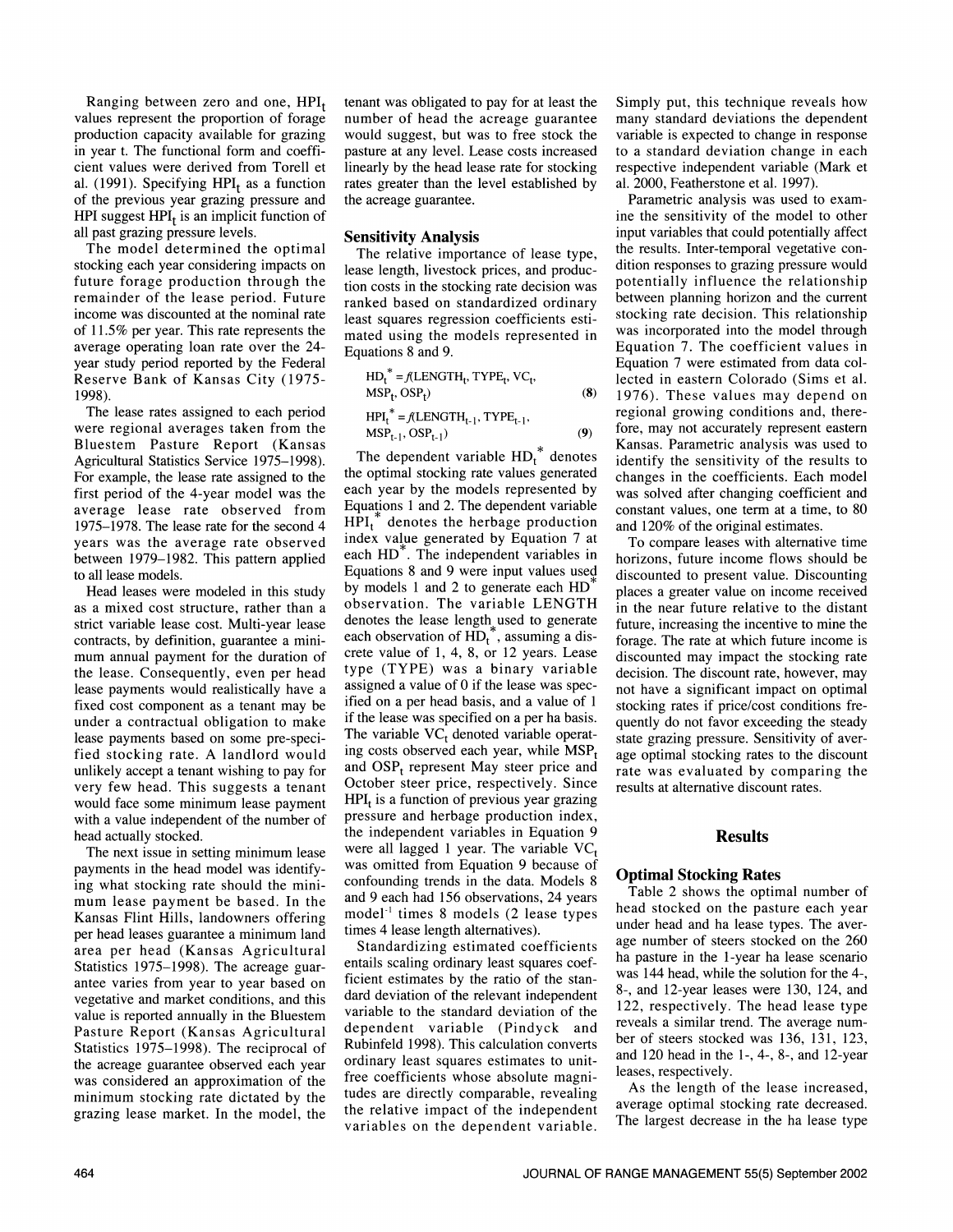Table 2. Optimal number of head stocked in a full-section pasture each year under alternative lease agreements.

|         | Per Hectare Leases                       |        |        |            |        | Per Head Leases |        |         |  |  |
|---------|------------------------------------------|--------|--------|------------|--------|-----------------|--------|---------|--|--|
|         | 1-Year                                   | 4-Year | 8-Year | $12$ -Year | 1-Year | 4-Year          | 8-Year | 12-Year |  |  |
| Year    | Head Per Section $(260 \text{ ha})$ ---- |        |        |            |        |                 |        |         |  |  |
| 1975    | 218                                      | 135    | 122    | 122        | 156    | 235             | 203    | 196     |  |  |
| 1976    | 238                                      | 223    | 215    | 215        | 152    | 62              | 36     | 35      |  |  |
| 1977    | 221                                      | 221    | 204    | 203        | 152    | 152             | 152    | 152     |  |  |
| 1978    | 137                                      | 152    | 121    | 120        | 145    | 231             | 145    | 145     |  |  |
| 1979    | 167                                      | 156    | 173    | 171        | 157    | 108             | 122    | 117     |  |  |
| 1980    | 128                                      | 110    | 118    | 110        | 139    | 139             | 139    | 139     |  |  |
| 1981    | 160                                      | 161    | 160    | 142        | 142    | 142             | 142    | 134     |  |  |
| 1982    | 103                                      | 116    | 119    | 66         | 125    | 145             | 145    | 105     |  |  |
| 1983    | 113                                      | 68     | 63     | 87         | 125    | 49              | 60     | 70      |  |  |
| 1984    | 147                                      | 123    | 113    | 135        | 145    | 145             | 145    | 145     |  |  |
| 1985    | 155                                      | 159    | 144    | 166        | 142    | 107             | 89     | 112     |  |  |
| 1986    | 110                                      | 125    | 62     | 128        | 119    | 172             | 145    | 181     |  |  |
| 1987    | 106                                      | 64     | 80     | 59         | 110    | 145             | 145    | 145     |  |  |
| 1988    | 108                                      | 80     | 88     | 68         | 110    | 128             | 139    | 120     |  |  |
| 1989    | 134                                      | 123    | 129    | 99         | 135    | 149             | 149    | 139     |  |  |
| 1990    | 109                                      | 123    | 125    | 70         | 110    | 140             | 144    | 102     |  |  |
| 1991    | 121                                      | 89     | 85     | 98         | 122    | 56              | 54     | 56      |  |  |
| 1992    | 134                                      | 104    | 92     | 99         | 134    | 152             | 152    | 152     |  |  |
| 1993    | 112                                      | 103    | 84     | 87         | 113    | 112             | 81     | 81      |  |  |
| 1994    | 144                                      | 159    | 127    | 129        | 144    | 98              | 74     | 71      |  |  |
| 1995    | 162                                      | 131    | 145    | 146        | 149    | 149             | 149    | 149     |  |  |
| 1996    | 141                                      | 102    | 108    | 109        | 144    | 156             | 156    | 156     |  |  |
| 1997    | 139                                      | 142    | 145    | 145        | 143    | 117             | 126    | 125     |  |  |
| 1998    | 142                                      | 161    | 162    | 163        | 141    | 55              | 57     | 57      |  |  |
| Average | 144                                      | 130    | 124    | 122        | 136    | 131             | 123    | 120     |  |  |

occurred when the lease increased from 1 to 4 years, while the largest increase in the head lease type occurred between the 4 and 8-year leases. In both head and ha leases, the optimal stocking rate difference between 8- and 12-year leases was minimal. Average stocking rate in the 1-year ha and head lease agreements was 22 and 16 head greater than the corresponding 12 year lease agreements. This represents an 18 and 13% difference in optimal stocking rates between the extreme lease length scenarios included in the study. Furthermore, there was a large degree of year-to-year variability in optimal stocking rates with all lease arrangements, cor responding largely to the variation in annual beef prices used in the analysis.

The ha lease type generated an average profit-maximizing stocking rate similar to the head lease type. Removing the landlord imposed minimum lease payment, however, substantially reduced the optimal stocking rate in the head lease type.<br>Solving the 1-year model using a strictly Solving the 1-year model using a strictly variable head lease type reduced the aver age optimal stocking rate to 91 head sec tion<sup>-1</sup>. This represents a 33 and 37% reduction in average optimal stocking rates relative to the original head and ha models. Furthermore, solving the 1-year model based on a strictly variable per head lease generated a lower optimal stocking rate than the long-term leases with a fixed cost component.

## Vegetative Conditions

Figures 2 and 3 show the profit-maximizing herbage production index time path under each lease type. The 1-year ha lease maintained a herbage production index (HPI) value strictly lower than all other alternatives. A clearly dominant lease strategy does not emerge from the data as the lines cross frequently. In general, the HPI time path is inversely related to the stocking rate. Average HPI values, therefore, increased with the length of the  $\frac{1}{2}$  increased with the length of the strain (p = 0.05). The K<sup>-</sup> value of 0.289 lease, but were similar across lease type, consistent with the stocking rate observations. Mean HPI values were 0.66, 0.73,

0.75, and 0.76 in the 1-, 4-, 8-, and 12-year ha leases, and 0.71, 0.71, 0.75, and 0.76 in the 1-, 4-, 8-, and 12-year head leases, respectively.

All grazing leases examined in this study periodically reached optimal grazing intensities that reduced herbage production index (HPI) levels. The 1-year ha lease achieved the lowest herbage production index value for all models considered in the study, 0.54 observed in 1982. This index value suggests that economically optimal stocking rates reduced forage production to 54% of its capacity. Lease type impact on HPI values appears to decline as the lease length increases. Mean HPI val- ues were five percentage points higher in the head relative to the ha lease type, but equivalent in the 8- and 12-year leases.

# Factors Influencing Optimal Stocking Rates

Figure 4 graphically illustrates, in decreasing order of importance, the relative impact of cattle prices, production costs, lease type, and lease length in the profit-maximizing stocking rate, based on standardized coefficient values from the regression. Cattle prices were the most important factors influencing optimal stocking rates. For each standard deviation in livestock purchase and selling prices above the mean, optimal stocking rates decrease by 1.327 and increase by 1.169 standard deviations, respectively, from its mean. As expected, variable operating costs were inversely related to stocking rates. All variables included in Figure 4, except lease type, were statistically significant (p = 0.05). The  $\mathbb{R}^2$  value of 0.289 was robust over a variety of functional forms, suggesting specification error is not likely.



Fig. 2. Optimal HPI time path under alternative ha lease agreements.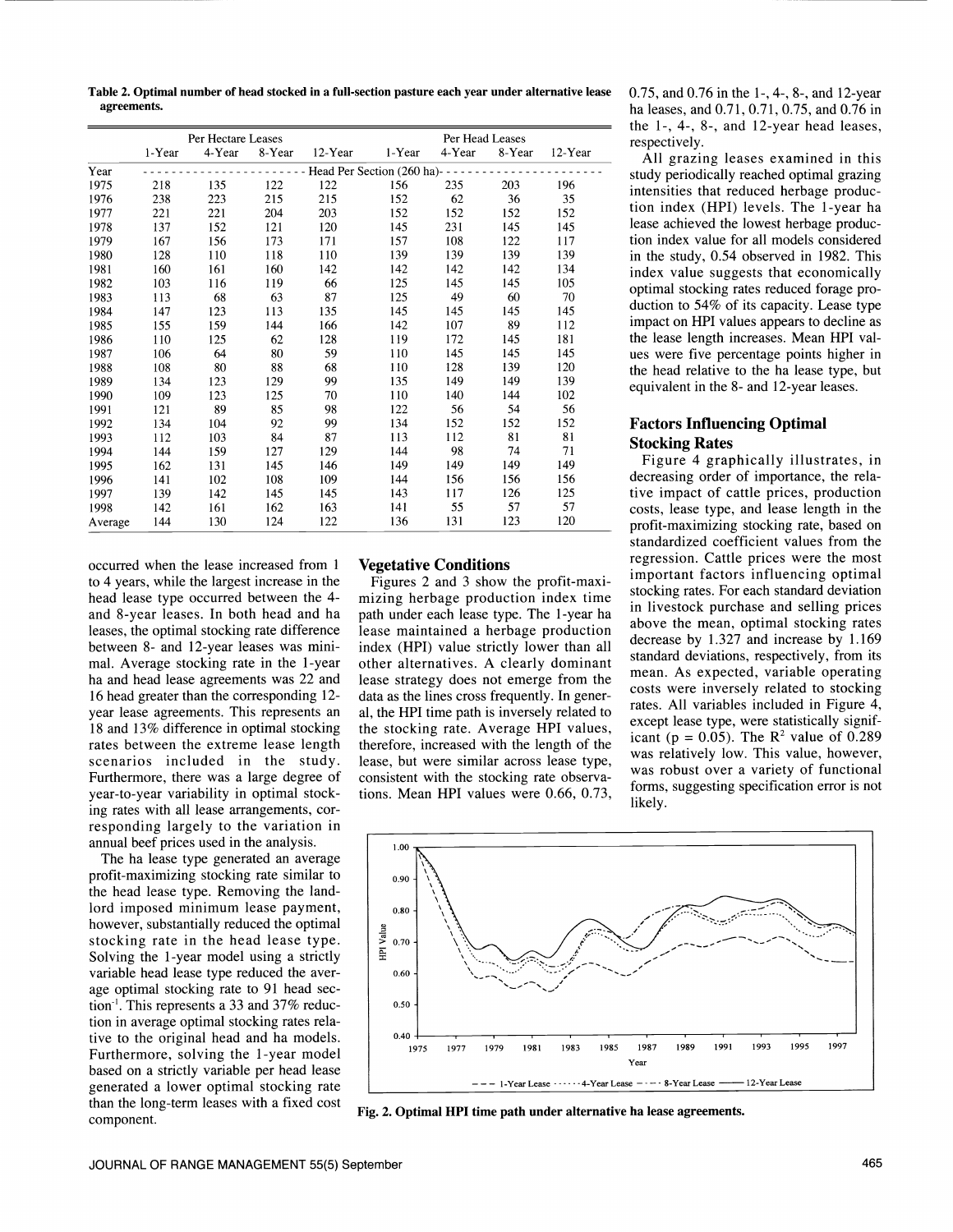

Fig. 3. Optimal HPI time path under alternative head lease types.

Grazing lease terms modeled in the study, lease type and lease length, were the lowest-ranked factors explaining the variability in the tenant optimal stocking rate. Regression results suggest that holding other variables in Equation 8 constant, the ha lease type increased optimal stocking rates by an average of 2 head section<sup>-1</sup> October steer price had the greatest impact relative to the head lease. In addition, the length of the lease had a relatively minor impact on optimal stocking rates. These results suggest expected short-term livestock price/cost margins and the stocking rate weight gain trade-off carry a larger influence on current optimal stocking rates than expectations regarding future forage production.

# Factors Influencing HP! Values

Figure 5 shows the impact of cattle prices, and lease terms on estimated herbage production index (HPI) values. Since HPI values are inversely related to

stocking rate (Equation 5), factors influencing stocking rates could also be expected to influence HPI values. Figure 5 supports this expectation. The ranking was similar to the stocking rate value factors illustrated in Figure 3. The signing of the coefficients, however, was opposite. The on herbage HPI with a standardized coefficient value of  $-1.731$ , followed by May steer price with a value of 1.498. Lease length and lease type carried the lowest impact on optimal stocking rates, with standardized coefficient values of 0.409 and -0.029, respectively. Consistent with Figure 4, all variables except lease type were statistically significant ( $p = 0.05$ ).

## Parametric Analysis Results

The discount rate apparently does not have a large influence on the optimal stocking rate. Reducing the discount rate from 11.5 to 6% reduced average optimal





stocking rate by 1, 2, and 2 head section<sup>-1</sup> in the 4-, 8-, and 12-year ha lease types, respectively. The discount rate reduction had a similar impact on the head lease type, reducing optimal stocking rate by 0, 1, and 1 head section' in the 4-, 8-, and 12-year models, respectively.

Adjusting the coefficient values in Equation 7 affects optimal stocking rates and herbage production index values, but not the relative importance of lease terms and livestock prices. In all cases, rankings were consistent with the base results shown in Figures 2 and 3. Of the 3 terms in Equation 7, previous year herbage production index had the greatest impact on optimal stocking rates.

#### Discussion and Conclusions

Understanding the interaction between economic incentives and long-term physical impacts on grazing land is an important component for addressing management-induced pasture deterioration. Expected livestock price/cost margins emerged as the most important factors in the stocking rate decision. This result may diminish the opportunity for landlords, public agencies, or other stakeholders to indirectly address vegetative condition by promoting grazing leases of specific length or type. A landlord wishing to maintain a minimum vegetative condition may need to directly specify appropriate stocking rates in the lease.

#### Effect of Lease Length

Although livestock prices and operating costs clearly play a dominant role in the stocking rate decision, short-term pasture leases may promote heavier stocking rates than long-term leases. As the length of the lease increased, the optimal stocking pattern appears to approach that of an owner- operator with a perpetual planning horizon<sup>2</sup>. The 24-year lease model generated results similar to the 12-year lease model. Furthermore, optimal stocking rates in the 12-year lease were only slightly lower than the 8-year lease. These results suggest that, holding lease type constant, an 8-year lease would provide a stocking rate incentive similar to a land tenure alternative providing a perpetual planning horizon.

 $T$ The models were solved assuming an owner-oper- ator land tenure arrangement (essentially an infinite planning horizon). The average profit maximizing stocking rate over the 24 year time period was 121 head section<sup>-1</sup>.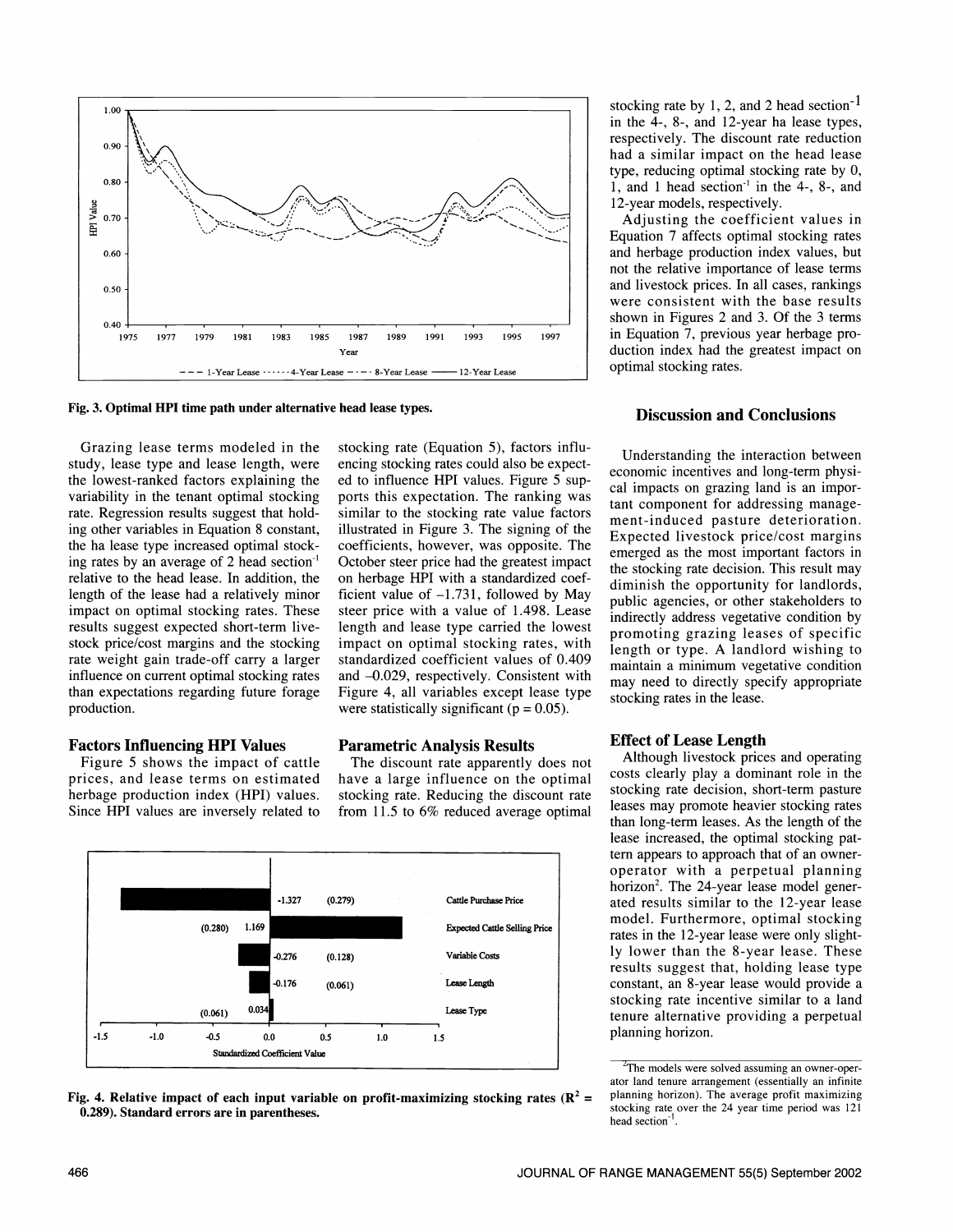

Fig. 5. Relative impact of each input variable on HPI values ( $\mathbb{R}^2 = 0.450$ ). Standard errors are in parentheses.

Range scientists typically define "proper" stocking rates as a level that will maintain or improve ecological condition (Ohlenbusch and Watson 1994, White and McGinty 1992, Launchbaugh and Owensby 1978). By this definition, all land tenure alternatives examined in this study periodically provided an incentive to<br>overgraze. Herbage production index values in each model declined rapidly from the initial value of 1, and converged to a steady state ranging between 0.60 and 0.80. The initial rapid decline in herbage production index values presented in Figures 2 and 3 may not be realistic. Studies suggest vegetation impacts are more gradual. For example, Manley et al. (1997) showed no difference in production among heavy, moderate, and very light stocking rates on mixed-grass prairie after 13 years of grazing. After 18 and 19 years of grazing, however, forage production under heavy grazing was 54 and 69% of that under moderate, and very light grazing, respectively. Equation 7, therefore, may overestimate the rate of decline in Lease type had a relatively small impact herbage production in the initial years.

Although statistically significant herbage production index (HPI) value differences were observed among alternative lease length scenarios, the differences may not be substantial in terms of actual forage production. The mean difference in the HPI values between the 4- and 12-year ha approximately 115 kg of forage ha'. The spread between mean HPI values in the 1 year and 12-year per head lease models was 5 percentage points, or 180 kg of forage ha<sup>-1</sup>. The 1-year ha lease maintained an HPI value substantially lower than all other lease alternatives considered in the

lease model were 10 and 7 percentage points lower than the 12-year and 4-year ha lease models, amounting to approximately 250 kg of forage ha'. This spread was robust over all coefficient values examined in the parametric analysis of Equation 7.

Herbage production index values appeared to be cyclical, following the beef price cycle. Furthermore, cases where vegetative conditions improved under one lease agreement while deteriorating under another were rare, supporting the hypothesis that stocking rates and subsequent herbage production values were primarily driven by livestock price cycles and production costs, not by future forage production concerns. This conclusion is consistent with Torell et al. (1991) suggesting stocking rate decision impacts on future<br>inter-temporal impacts on forage produce grazing capacity. Furthermore, this model inter-temporal impacts on forage production carry a minor impact on the optimal stocking rate decision.

#### Lease Type

models was 3 percentage points, or cost structure in the head lease type was on the optimal stocking decision, particularly in the long-term leases. This result can be attributed to the method of modeling lease costs in the per head model. Imposing a minimum lease payment effectively created a mixed variable/fixed cost structure faced by the tenant. At optimal stocking rates below the minimum, the identical to that of the ha lease type. Since price/cost margins usually maintained stocking rates below this point, stocking rate incentives were similar across lease types. This study demonstrated, however, that relaxing the required minimum lease payment and converting fixed costs to

variable costs reduces the profit-maximizing stocking rate. This suggests pasture lease market conditions or other circumstances that force tenants into lease con tracts that require minimum lease payments increase optimal stocking rates.

#### Limitations of the Study

study. Mean HPI values in the 1-year ha rangeland in more arid regions. For exam-This study was based on forage production and price/cost conditions observed in the Kansas Flint Hills. These results may not be applicable to other geographical areas. Inter-temporal impacts of the stocking rate decision vary depending on regional soil conditions and climate. Intertemporal impacts predicted by the model are based on the coefficient values of Equation 7, which were estimated in east ern Colorado (Sims et al. 1976). The Flint Hills grassland appears capable of recov- ering quickly from overgrazing relative to ple, adjusting Equation 7 to increase the vulnerability of the vegetation to overgrazing may be required to model inter-temporal stocking rate impacts on desert rangelands in the southwestern United States. In this fragile, dry environment, grazing impacts on future forage production may be a much more important consideration than what this study suggests for the Flint Hills of Kansas, or Torell et al. (1991) found in eastern Colorado.

> This study was intended to identify the economic incentives confronting landlords and tenants, not necessarily to describe actual behavior. Actual behavior depends largely on the perceptions and objectives of the livestock operator. These results assume perfect knowledge of current stocking rate decision impacts on future assumes a profit-maximization objective. Livestock producers have many objectives other than profit (Torell et al. 2001).

> Our models did not account for the impact of precipitation and temperature variation on forage availability. Model results, therefore, should be interpreted as "holding weather conditions constant." Actual forage production and vegetation conditions are affected by the weather. Additional research could focus on how incorporating weather risk would affect the results. In addition, the results of this study clearly reveal that profit-maximizing stocking rate behavior results in multi-year cyclical optimal stocking rate behavior. Future research needs to further examine the interface between cattle cycles and stocking rate economic incentives.